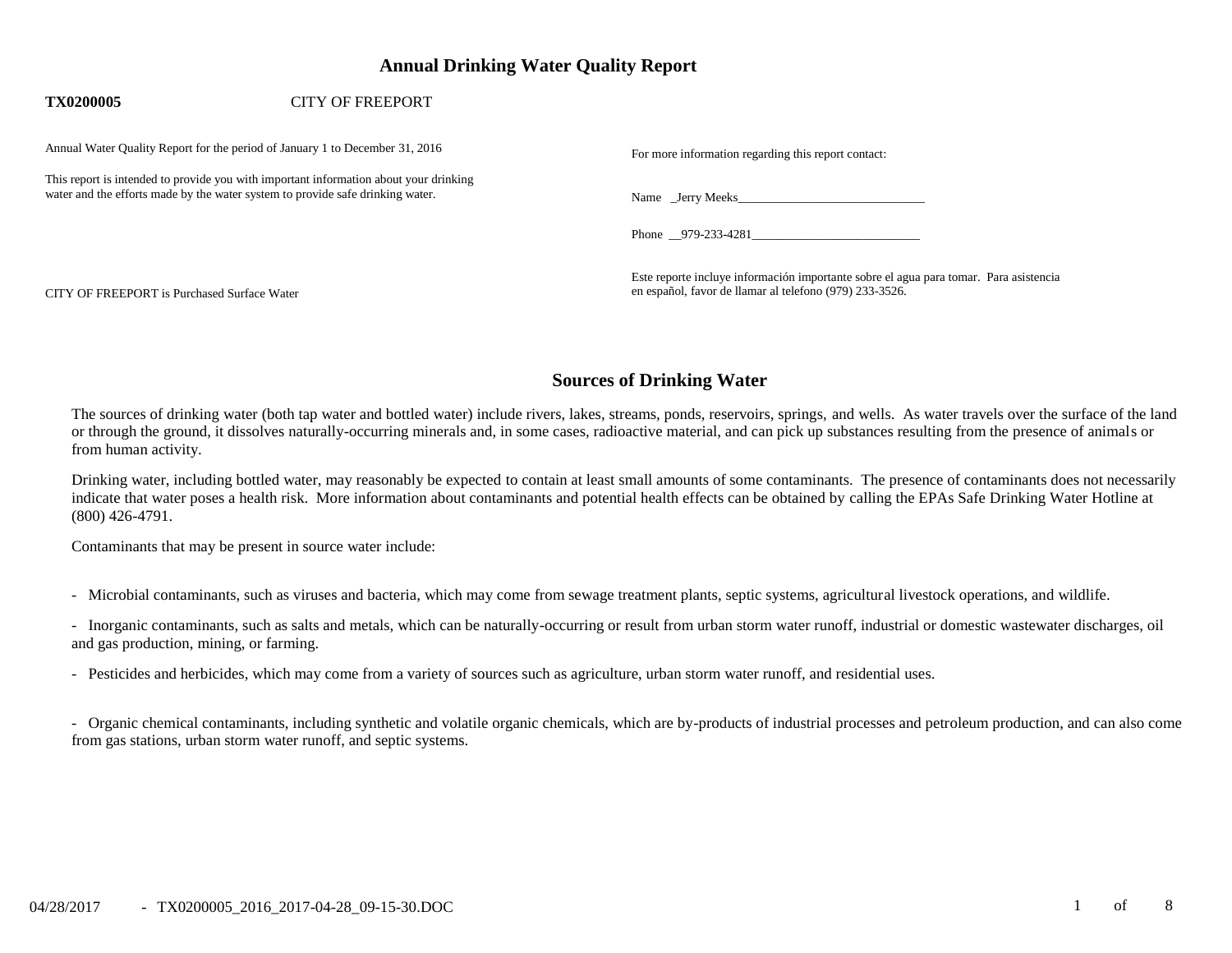- Radioactive contaminants, which can be naturally-occurring or be the result of oil and gas production and mining activities.

In order to ensure that tap water is safe to drink, EPA prescribes regulations which limit the amount of certain contaminants in water provided by public water systems. FDA regulations establish limits for contaminants in bottled water which must provide the same protection for public health.

Contaminants may be found in drinking water that may cause taste, color, or odor problems. These types of problems are not necessarily causes for health concerns. For more information on taste, odor, or color of drinking water, please contact the system's business office.

You may be more vulnerable than the general population to certain microbial contaminants, such as Cryptosporidium, in drinking water. Infants, some elderly, or immunocompromised persons such as those undergoing chemotherapy for cancer; persons who have undergone organ transplants; those who are undergoing treatment with steroids; and people with HIV/AIDS or other immune system disorders, can be particularly at risk from infections. You should seek advice about drinking water from your physician or health care providers Additional guidelines on appropriate means to lessen the risk of infection by Cryptosporidium are available from the Safe Drinking Water Hotline (800-426-4791).

If present, elevated levels of lead can cause serious health problems, especially for pregnant women and young children. Lead in drinking water is primarily from materials and components associated with service lines and home plumbing. We are responsible for providing high quality drinking water, but we cannot control the variety of materials used in plumbing components. When your water has been sitting for several hours, you can minimize the potential for lead exposure by flushing your tap for 30 seconds to 2 minutes before using water for drinking or cooking. If you are concerned about lead in your water, you may wish to have your water tested. Information on lead in drinking water, testing methods, and steps you can take to minimize exposure is available from the Safe Drinking Water Hotline or at http://www.epa.gov/safewater/lead.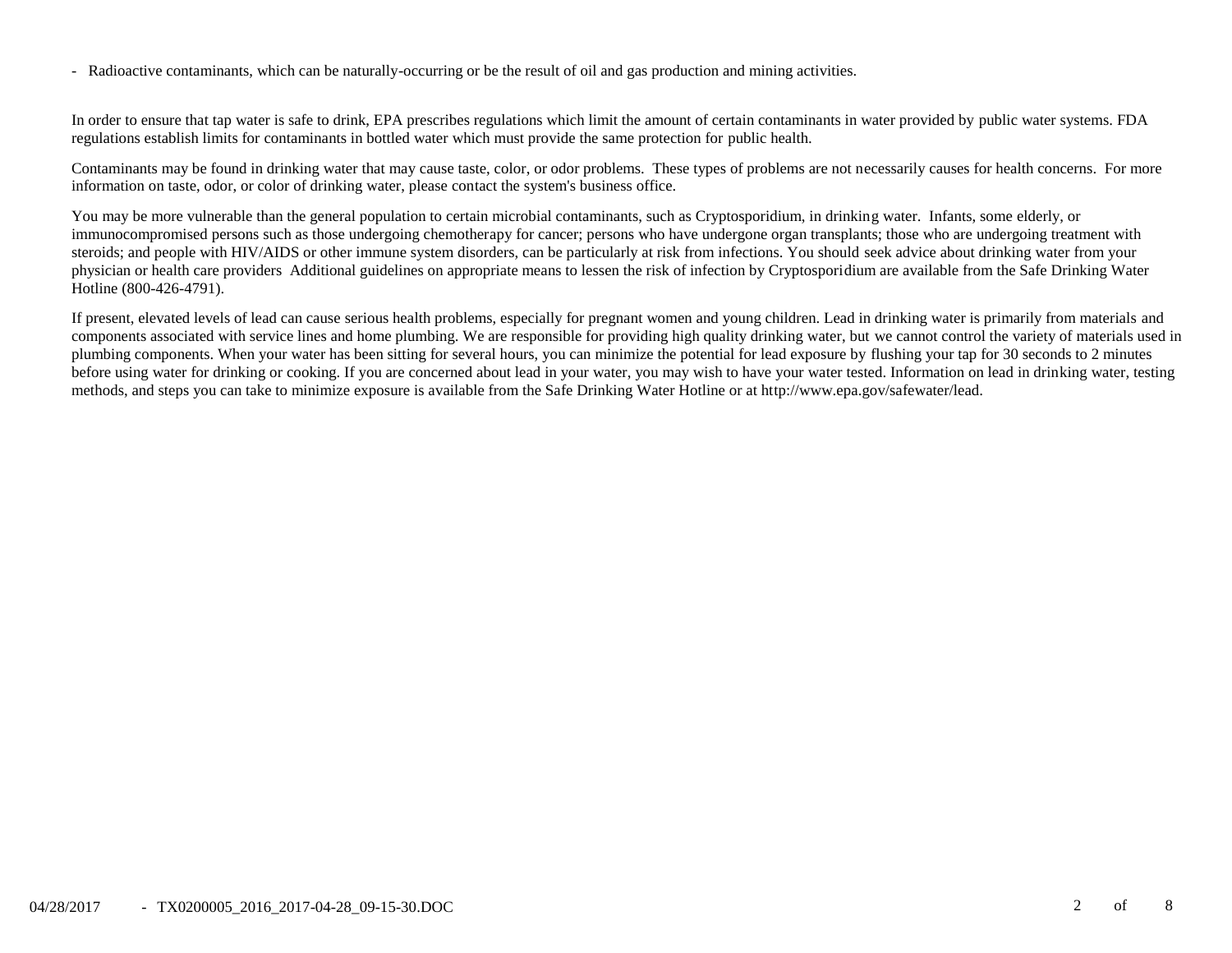#### **Information about Source Water Assessments**

A Source Water Susceptibility Assessment for your drinking water source(s) is currently being updated by the Texas Commission on Environmental Quality. This information describes the susceptibility and types of constituent that may come into contact with your drinking water source based on human activities and natural conditions. The information contained in the assessment allows us to focus source water protection strategies.

For more information about your sources of water, please refer to the Source Water Assessment Viewer available at the following URL: http://www.tceq.texas.gov/gis/swaview

Further details about sources and source-water assessments are available in Drinking Water Watch at the following URL: http://dww2.tceq.texas.gov/DWW/

| Source Water Name     |                          | Type of Water | <b>Report Status</b> | Location                          |
|-----------------------|--------------------------|---------------|----------------------|-----------------------------------|
| 11 - CALDWELL         |                          | GW            | A                    | _Chicot Aquifer, Brazoria County_ |
| 6 - 8TH / MESOUITE    | 8TH / MESOUITE           | GW            | $\mathbf{A}$         | _Chicot Aquifer, Brazoria County_ |
| SW FROM BRAZOSPORT WA | <b>CC FROM TX0200497</b> | <b>SW</b>     |                      | _Chicot Aquifer, Brazoria County_ |
| SW FROM BRAZOSPORT WA | <b>CC FROM TX0200497</b> | <b>SW</b>     |                      | Chicot Aquifer, Brazoria County   |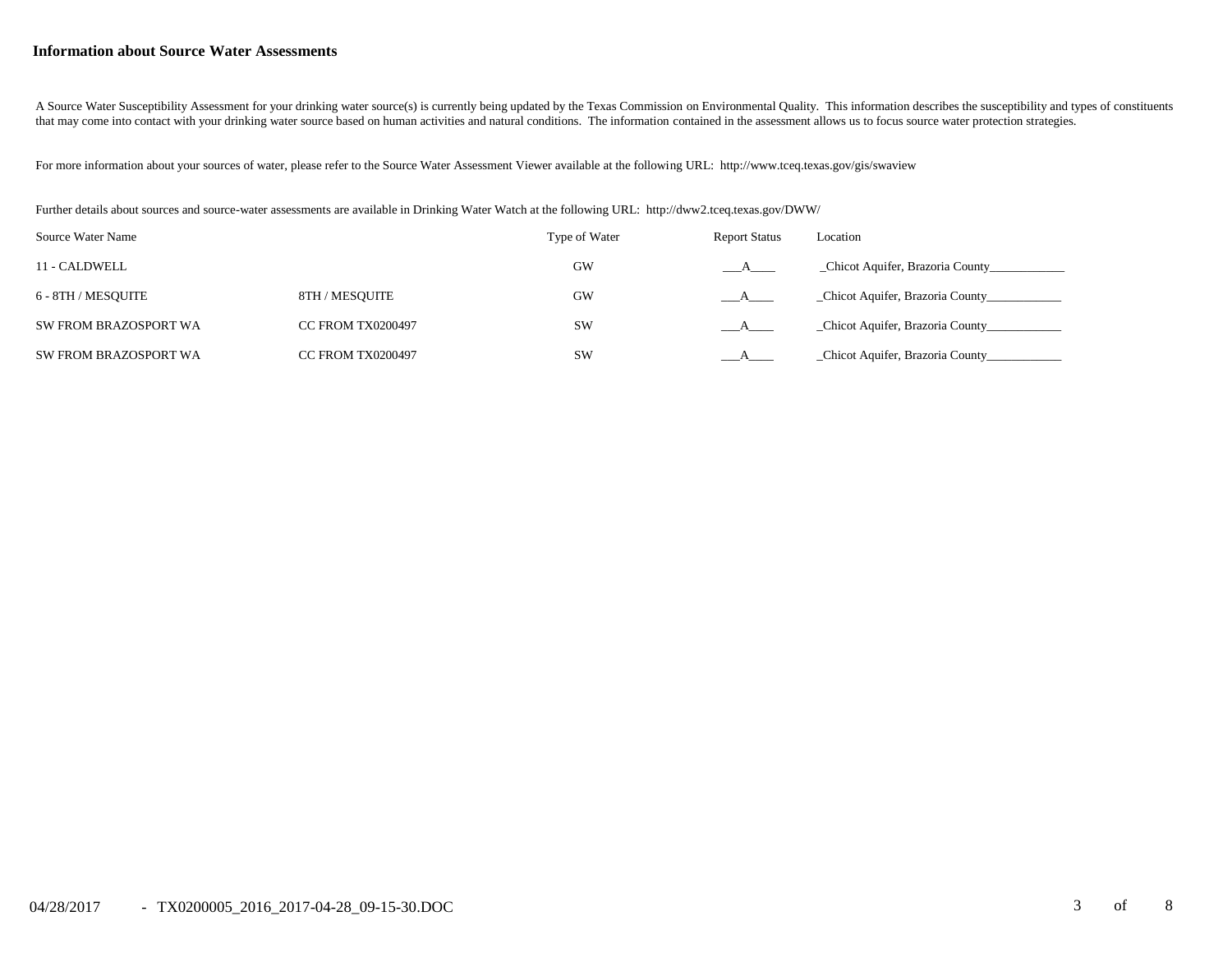#### **Coliform Bacteria**

| Maximum Contaminant<br>Level Goal | <b>Total Coliform</b><br>Maximum<br>Contaminant Level | Highest No. of Positive | Maximum Contaminant<br>Level | Fecal Coliform or E. Coli Total No. of Positive E. Coli<br>or Fecal Coliform Samples | Violation | Likely Source of Contamination        |
|-----------------------------------|-------------------------------------------------------|-------------------------|------------------------------|--------------------------------------------------------------------------------------|-----------|---------------------------------------|
|                                   | l positive monthly<br>sample.                         |                         |                              |                                                                                      |           | Naturally present in the environment. |

## **Lead and Copper**

Definitions:

Action Level Goal (ALG): The level of a contaminant in drinking water below which there is no known or expected risk to health. ALGs allow for a margin of safety. Action Level: The concentration of a contaminant which, if exceeded, triggers treatment or other requirements which a water system must follow.

| <b>Lead and Copper</b> | Date Sampled | MCLG | Action Level (AL) | 90th Percentile | # Sites Over AL | Units | Violation | Likely Source of Contamination                                                                                |
|------------------------|--------------|------|-------------------|-----------------|-----------------|-------|-----------|---------------------------------------------------------------------------------------------------------------|
| <b>Copper</b>          | 2016         |      |                   | 0.14            |                 | ppm   |           | Erosion of natural deposits; Leaching from wood<br>preservatives; Corrosion of household plumbing<br>systems. |
| Lead                   | 2016         |      |                   |                 |                 | ppm   |           | Corrosion of household plumbing systems; Erosion<br>of natural deposits                                       |

### **Water Quality Test Results**

| Definitions:                            | The following tables contain scientific terms and measures, some of which may require explanation.                                                                                                                                                                      |
|-----------------------------------------|-------------------------------------------------------------------------------------------------------------------------------------------------------------------------------------------------------------------------------------------------------------------------|
| Avg:                                    | Regulatory compliance with some MCLs are based on running annual average of monthly samples.                                                                                                                                                                            |
| Maximum Contaminant Level or MCL:       | The highest level of a contaminant that is allowed in drinking water. MCLs are set as close to the MCLGs as feasible using the best available treatment technology.                                                                                                     |
| Level 1 Assessment:                     | A Level 1 assessment is a study of the water system to identify potential problems and determine (if possible) why total coliform bacteria have been found in our water<br>system.                                                                                      |
| Maximum Contaminant Level Goal or MCLG: | The level of a contaminant in drinking water below which there is no known or expected risk to health. MCLGs allow for a margin of safety.                                                                                                                              |
| Level 2 Assessment:                     | A Level 2 assessment is a very detailed study of the water system to identify potential problems and determine (if possible) why an E. coli MCL violation has occurred<br>and/or why total coliform bacteria have been found in our water system on multiple occasions. |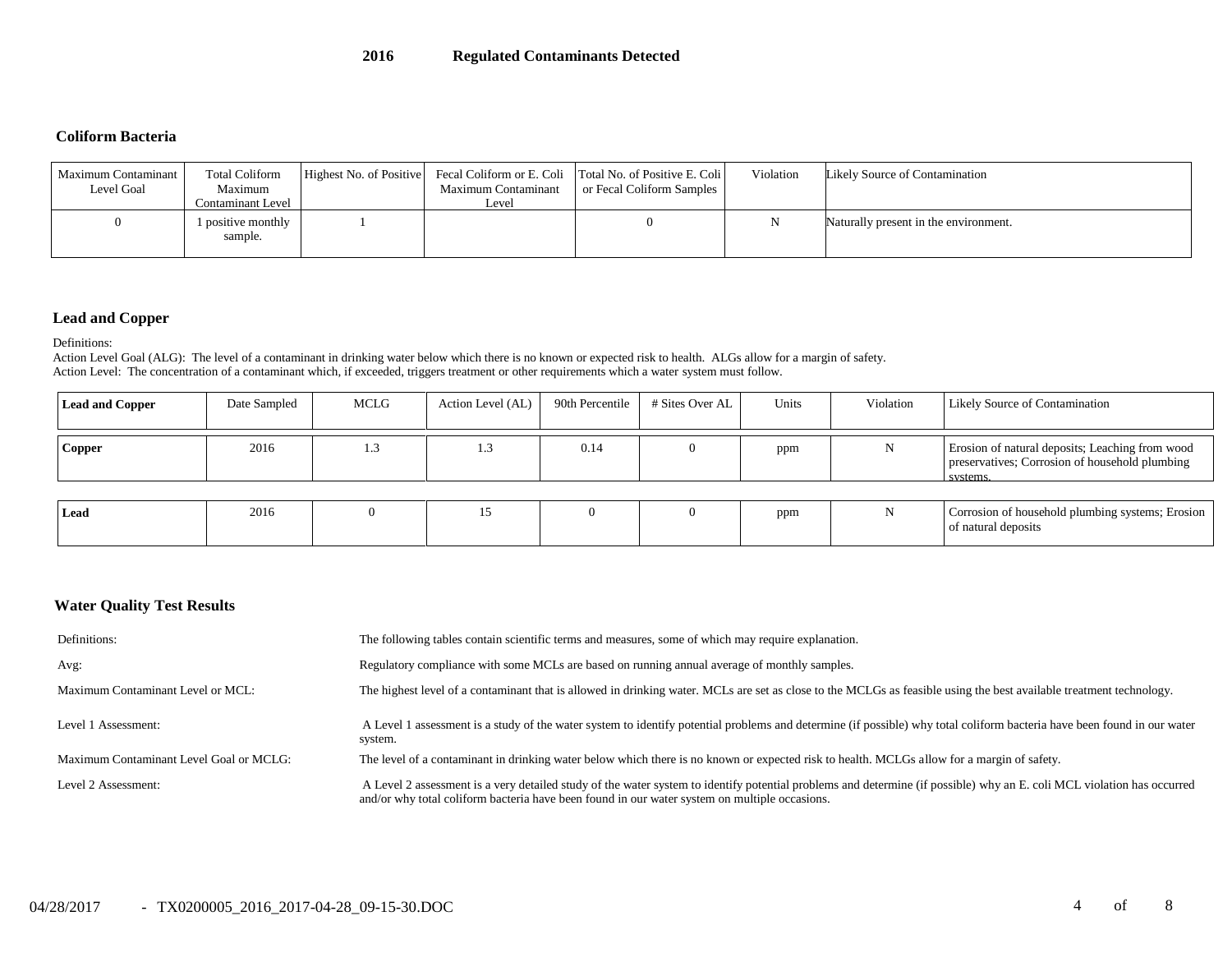## **Water Quality Test Results**

| Maximum residual disinfectant level or MRDL:       | The highest level of a disinfectant allowed in drinking water. There is convincing evidence that addition of a disinfectant is necessary for control of microbial<br>contaminants.                        |
|----------------------------------------------------|-----------------------------------------------------------------------------------------------------------------------------------------------------------------------------------------------------------|
| Maximum residual disinfectant level goal or MRDLG: | The level of a drinking water disinfectant below which there is no known or expected risk to health. MRDLGs do not reflect the benefits of the use of disinfectants to<br>control microbial contaminants. |
| <b>MFL</b>                                         | million fibers per liter (a measure of asbestos)                                                                                                                                                          |
| na:                                                | not applicable.                                                                                                                                                                                           |
| mrem:                                              | millirems per year (a measure of radiation absorbed by the body)                                                                                                                                          |
| <b>NTU</b>                                         | nephelometric turbidity units (a measure of turbidity)                                                                                                                                                    |
| pCi/L                                              | picocuries per liter (a measure of radioactivity)                                                                                                                                                         |
| ppb:                                               | micrograms per liter or parts per billion - or one ounce in 7,350,000 gallons of water.                                                                                                                   |
| ppm:                                               | milligrams per liter or parts per million - or one ounce in 7,350 gallons of water.                                                                                                                       |
| Treatment Technique or TT:                         | A required process intended to reduce the level of a contaminant in drinking water.                                                                                                                       |
| ppt                                                | parts per trillion, or nanograms per liter $(ng/L)$                                                                                                                                                       |
| ppq                                                | parts per quadrillion, or picograms per liter $(pg/L)$                                                                                                                                                    |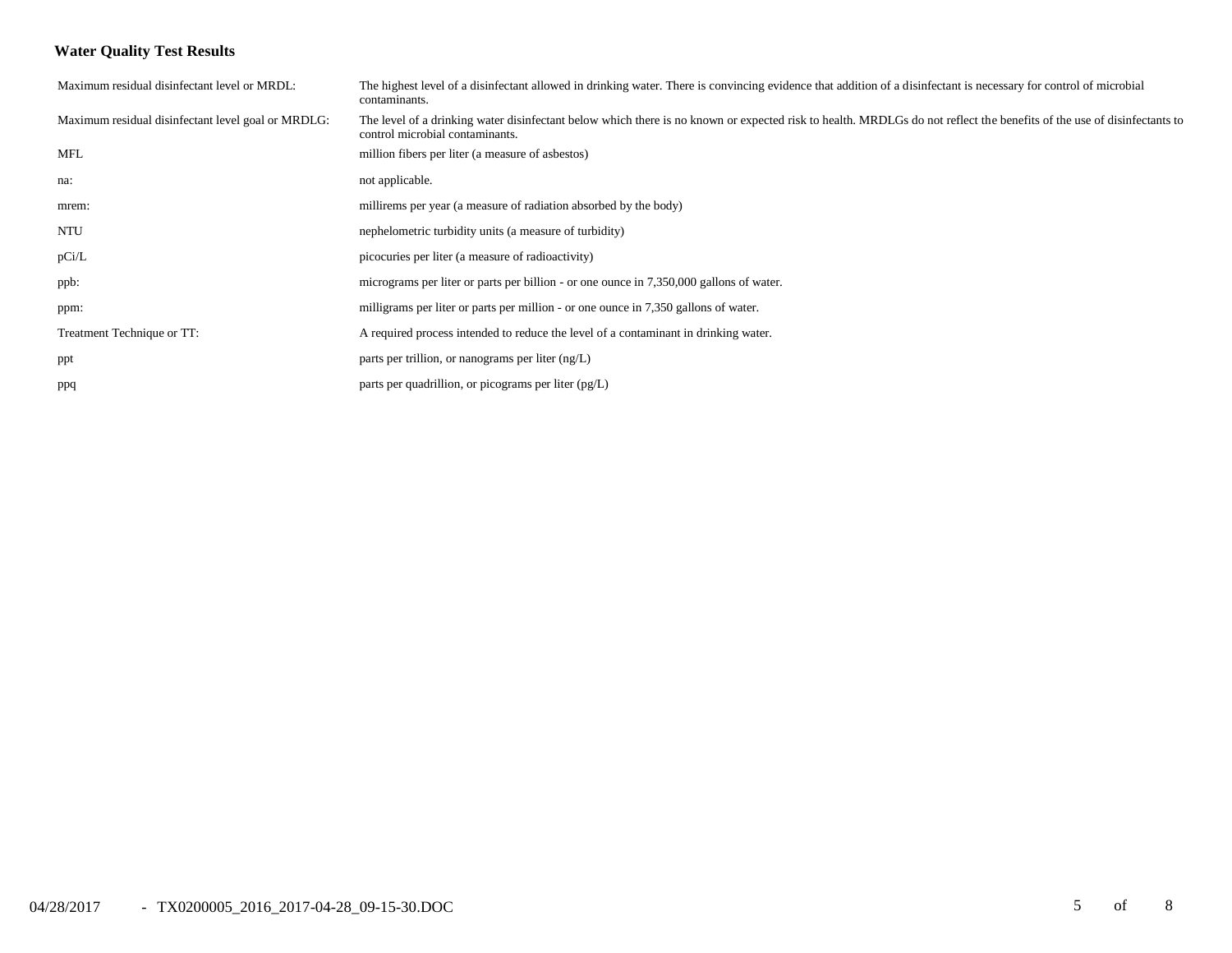## **Regulated Contaminants**

| <b>Disinfectants and Disinfection</b><br><b>By-Products</b>            | <b>Collection Date</b> | <b>Highest Level</b><br>Detected | Range of Levels<br>Detected | <b>MCLG</b>              | <b>MCL</b> | Units     | Violation   | Likely Source of Contamination                                                                                                   |
|------------------------------------------------------------------------|------------------------|----------------------------------|-----------------------------|--------------------------|------------|-----------|-------------|----------------------------------------------------------------------------------------------------------------------------------|
| Haloacetic Acids (HAA5)                                                | 2016                   | 19                               | $7.3 - 25.3$                | No goal for the<br>total | 60         | ppb       | ${\bf N}$   | By-product of drinking water disinfection.                                                                                       |
| <b>Total Trihalomethanes</b><br>(TTHM)                                 | 2016                   | 20                               | $9.6 - 30$                  | No goal for the<br>total | 80         | ppb       | $\mathbf N$ | By-product of drinking water disinfection.                                                                                       |
| <b>Inorganic Contaminants</b>                                          | <b>Collection Date</b> | <b>Highest Level</b><br>Detected | Range of Levels<br>Detected | <b>MCLG</b>              | <b>MCL</b> | Units     | Violation   | Likely Source of Contamination                                                                                                   |
| <b>Arsenic</b>                                                         | 04/26/2011             | 2.8                              | $2.2 - 2.8$                 | $\overline{0}$           | 10         | ppb       | ${\bf N}$   | Erosion of natural deposits; Runoff from orchards;<br>Runoff from glass and electronics production wastes.                       |
| <b>Barium</b>                                                          | 04/26/2011             | 0.15                             | $0.146 - 0.15$              | 2                        | 2          | ppm       | ${\bf N}$   | Discharge of drilling wastes; Discharge from metal<br>refineries; Erosion of natural deposits.                                   |
| <b>Fluoride</b>                                                        | 04/26/2011             | 0.53                             | $0.48 - 0.53$               | $\overline{4}$           | 4.0        | ppm       | N           | Erosion of natural deposits; Water additive which<br>promotes strong teeth; Discharge from fertilizer and<br>aluminum factories. |
| Nitrate [measured as<br>Nitrogen]                                      | 2016                   |                                  | $0.86 - 0.89$               | 10                       | 10         | ppm       | N           | Runoff from fertilizer use; Leaching from septic<br>tanks, sewage; Erosion of natural deposits.                                  |
| <b>Nitrite [measured as Nitrogen]</b>                                  | 01/27/2015             | 0.3                              | $0 - 0.3$                   |                          |            | ppm       | ${\bf N}$   | Runoff from fertilizer use; Leaching from septic<br>tanks, sewage; Erosion of natural deposits.                                  |
| <b>Radioactive Contaminants</b>                                        | <b>Collection Date</b> | <b>Highest Level</b><br>Detected | Range of Levels<br>Detected | <b>MCLG</b>              | <b>MCL</b> | Units     | Violation   | Likely Source of Contamination                                                                                                   |
| <b>Beta/photon emitters</b>                                            | 04/26/2011             | 5.7                              | $5.3 - 5.7$                 | $\theta$                 | 50         | $pCi/L^*$ | N           | Decay of natural and man-made deposits.                                                                                          |
| *EPA considers 50 pCi/L to be the level of concern for beta particles. |                        |                                  |                             |                          |            |           |             |                                                                                                                                  |

| Combined Radium 226/228                                                         | 04/26/2011      |                                  |                             |      |            | pCi/L |           | Erosion of natural deposits.          |
|---------------------------------------------------------------------------------|-----------------|----------------------------------|-----------------------------|------|------------|-------|-----------|---------------------------------------|
| <b>Synthetic organic</b><br>contaminants including<br>pesticides and herbicides | Collection Date | <b>Highest Level</b><br>Detected | Range of Levels<br>Detected | MCLG | <b>MCL</b> | Units | Violation | <b>Likely Source of Contamination</b> |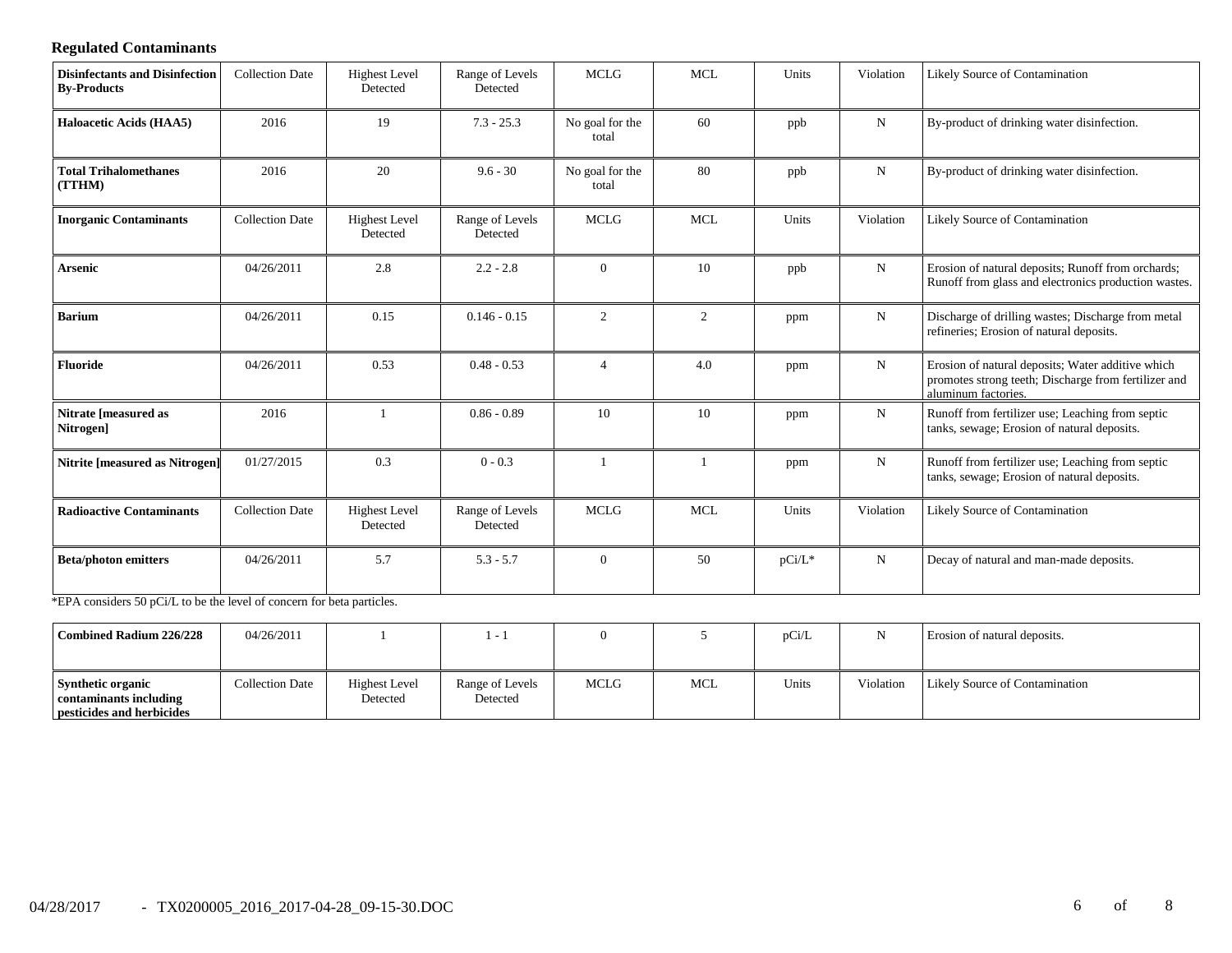| <b>Atrazine</b> | 04/26/2011 | 0.32 | $0.18 - 0.32$ |  | nnh | Runoff from herbicide used on row crops. |
|-----------------|------------|------|---------------|--|-----|------------------------------------------|
|                 |            |      |               |  |     |                                          |

| Disinfectant Type and unit of<br>measure | Year Sampled | Average Level | Minimum Level | Maximum Level | <b>MRDL</b> | <b>MRDLG</b> | Violation      | Likely Source of Contamination          |
|------------------------------------------|--------------|---------------|---------------|---------------|-------------|--------------|----------------|-----------------------------------------|
| Chlorine mg/l                            | 2016         | 1.13          | 0.57          | 2.80          | 4.0         | $<$ 4.0      | N <sub>o</sub> | Water additive used to control microbes |

## **Violations Table**

| <b>Public Notification Rule</b>                                                                                                                                                                                                                          |                        |                      |                                                                                                                        |  |  |  |  |  |  |
|----------------------------------------------------------------------------------------------------------------------------------------------------------------------------------------------------------------------------------------------------------|------------------------|----------------------|------------------------------------------------------------------------------------------------------------------------|--|--|--|--|--|--|
| The Public Notification Rule helps to ensure that consumers will always know if there is a problem with their drinking water. These notices immediately alert consumers if there is a serious problem with their drinking wate<br>boil water emergency). |                        |                      |                                                                                                                        |  |  |  |  |  |  |
| <b>Violation Type</b>                                                                                                                                                                                                                                    | <b>Violation Begin</b> | <b>Violation End</b> | <b>Violation Explanation</b>                                                                                           |  |  |  |  |  |  |
| PUBLIC NOTICE RULE LINKED TO<br><b>VIOLATION</b>                                                                                                                                                                                                         | 02/12/2014             | 2016                 | We failed to adequately notify you, our drinking water consumers, about a violation of the drinking water regulations. |  |  |  |  |  |  |

## **Regulated Contaminants for Brazosport Water Authority (PWS0200497)**

| <b>Disinfectants and Disinfection</b><br><b>By-Products</b> | <b>Collection Date</b> | <b>Highest Level</b><br>Detected | Range of Levels<br>Detected | <b>MCLG</b>              | <b>MCL</b> | Units | Violation   | <b>Likely Source of Contamination</b>                                                                                            |
|-------------------------------------------------------------|------------------------|----------------------------------|-----------------------------|--------------------------|------------|-------|-------------|----------------------------------------------------------------------------------------------------------------------------------|
| <b>Chlorite</b>                                             | 2016                   | 0.84                             | $0.09 - 0.84$               | 0.8                      |            | ppm   | $\mathbf N$ | By-product of drinking water disinfection.                                                                                       |
| <b>Haloacetic Acids (HAA5)</b>                              | 2016                   | 10                               | $10 - 10$                   | No goal for the<br>total | 60         | ppb   | $\mathbf N$ | By-product of drinking water disinfection.                                                                                       |
| <b>Total Trihalomethanes</b><br>(TTHM)                      | 2016                   | 16                               | $15.9 - 15.9$               | No goal for the<br>total | 80         | ppb   | $\mathbf N$ | By-product of drinking water disinfection.                                                                                       |
| <b>Inorganic Contaminants</b>                               | <b>Collection Date</b> | <b>Highest</b> Level<br>Detected | Range of Levels<br>Detected | <b>MCLG</b>              | <b>MCL</b> | Units | Violation   | <b>Likely Source of Contamination</b>                                                                                            |
| <b>Barium</b>                                               | 2016                   | 0.0877                           | $0.0877 - 0.0877$           | $\overline{2}$           | 2          | ppm   | $\mathbf N$ | Discharge of drilling wastes; Discharge from metal<br>refineries; Erosion of natural deposits.                                   |
| Cyanide                                                     | 2016                   | 20                               | $0 - 20$                    | 200                      | 200        | ppb   | $\mathbf N$ | Discharge from plastic and fertilizer factories;<br>Discharge from steel/metal factories.                                        |
| <b>Fluoride</b>                                             | 2016                   | 0.1                              | $0.14 - 0.14$               | 4                        | 4.0        | ppm   | $\mathbf N$ | Erosion of natural deposits; Water additive which<br>promotes strong teeth; Discharge from fertilizer and<br>aluminum factories. |
| Nitrate [measured as<br>Nitrogen]                           | 2016                   |                                  | $0.77 - 0.77$               | 10                       | 10         | ppm   | N           | Runoff from fertilizer use; Leaching from septic<br>tanks, sewage; Erosion of natural deposits.                                  |